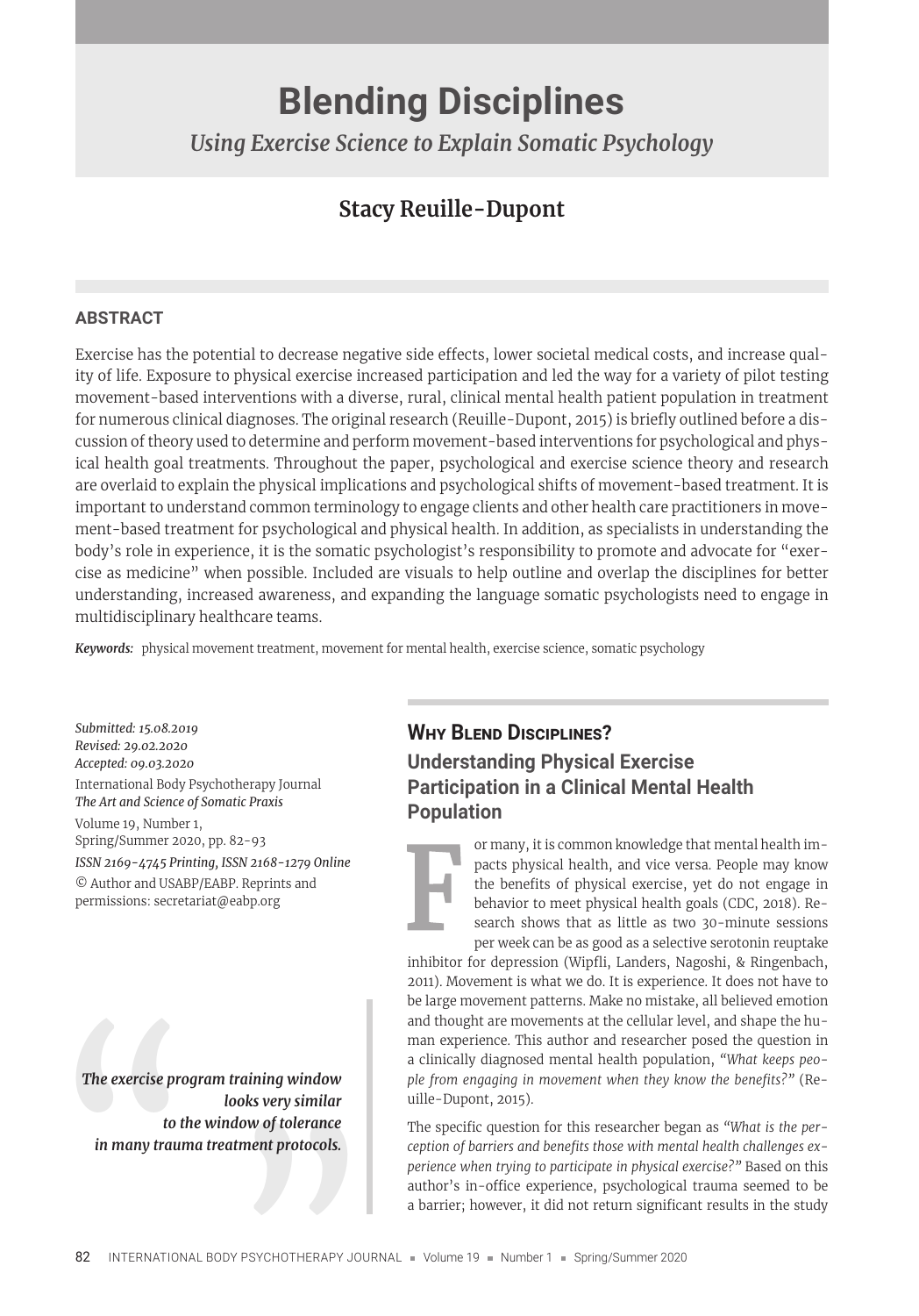(Reuille-Dupont, 2015). In a study with 149 participants engaged in community mental health treatment, it was physical anxiety experiences, specifically panic, that were the true barriers to participating in physical exercise at levels to impact metabolic change (Reuille-Dupont, 2015).

Anxiety as the barrier to physical exercise participation is reasonable. The physical system (nervous system) is overwhelmed, and thus cannot participate in more overload (physical exercise). An interesting result showed significance between those with increased co-morbid mental health and substance abuse diagnoses (Reuille-Dupont, 2015). These participants described the least number of barriers to participation in physical movement, and more participation in physical exercise at levels that could influence physical and metabolic change.

As this author and researcher studied those with fewer barriers and more exercise participation, better understanding emerged around movement-based practices, specifically exposure to movement participation (Reuille-Dupont, 2015). The next question became, *"Can we manipulate the movement experience to promote engagement in physical exercise at appropriate rates and intensity, to "dose" mental and physical health symptomatology?"* Thus, can we create a treatment model with "exercise as medicine" that impacts psychological functioning while addressing physical health markers?

As noted above, the investment in physical exercise as a treatment for mental health symptoms is low; two 30-minute, moderate intensity aerobic sessions per week (Wipfli, Landers, Nagoshi, & Ringenbach, 2011), and the research shows similar benefits for anxiety, depression, bipolar, schizophrenia, ADHD, substance abuse disorders, and trauma (Kucyi, Alsuwaidan, Liaw, & McIntyre, 2010; Carless & Douglas, 2008; Wipfli, Rethorst, & Landers, 2008; Ding, Vaynman, Akhavan, Ying, & Gomez-Pinilla, 2006; Droste et al., 2003; Dunn, Trivedi, & O'Neal, 2001; Doyne et al., 1987). The research is also clear that a large percentage of those with mental health challenges face more physical health problems, utilize approximately 25% more health care services (Spitzer, Kroenke, & Williams, 1999), and die younger than those without a mental health diagnosis (Colton & Manderscheid, 2006). Yet many do not participate in or are guided to engage in physical movement (Spencer, Adams, Malome, Roy, & Yost, 2006) as part of their mental health treatment (Reuille-Dupont, 2015).

Despite the lack of exercise adherence, this author's research illuminated options of intervention promise. The complex diagnosis presentations showed that those with necessity (lost driver's license, jail time, poverty, limited transportation options, physical needs to move/walk) had to use physical exercise at moderate levels to get through typical daily life activities. As a result, they touted the benefits of physical movement in personal mental and physical health states. This information was used to create clinical movement interventions in the author's office. Over time, lessons learned from pilot groups, program development, grant opportunities, and individual work offered refinement and development of a structure to help bridge the gap between physical and mental health treatment. In addition, feedback from study and intervention participants offered fertile ground to form questions that deepened understanding of underlying physical structures and reasons for somatic distress (Reuille-Dupont, 2015).

Psychology and exercise science disciplines are vast. The purpose of this article is to outline common categories and themes of overlapping theory concepts. These were used to create successful exercise-based movement interventions with a clinical population in a rural psychology practice. This is a narrow focus of applied knowledge, leaving much to be explored and expanded upon in future application and research. Below are outlines of several physical systemic operations, possible influences on psychology, and reviews of the overlap between exercise science and psychology theory. The article ends with implications and suggestions for using physical movement in treatment to reduce symptoms and/or build healthy coping skills.

#### **The Importance of Embodiment**

Many somatic psychologists intuitively know the internal landscape is reflected in the external environment. Embodiment is a way to return to health homeostasis in both (Calsius, De Bie, Hertogen, & Meesen, 2016). Physical and mental health are inseparable (Kucyi, Alsuwaidan, Liaw, & McIntyre, 2010; Carless & Douglas, 2008; Wipfli, Rethorst, & Landers, 2008; Ding et al., 2006; Droste et al., 2003; Dunn, Trivedi, & O'Neal, 2001; Doyne et al., 1987), and somatic psychologists are in a unique position to communicate the underlying structural shifts (physical) in defined personal experience (psychological/relational).

People with mental health issues, on average, die younger, often have five or more unrelated physical health symptom presentations when seeking physical health care, may have increased substance abuse or addiction behaviors, decreased economic resources, and have dysregulated nervous system activation (Newcomer, Steiner, & Bayliss, 2011; Colton & Manderscheid, 2006; Kroenke, Spitzer, & Williams, 2002). It is suggested that increased physical health conditions are a result of the allostatic load of stress on the body (McEwen, 2007). Medical healthcare staff often struggle to treat and accurately diagnose this population (Ring, Dowrick, Humphris, & Salmon, 2004). This struggle can result in expensive testing and medical care, increased pharmaceutical use, and increased invasive treatments (Kroenke, Spitzer, & Williams, 2002). Thus, these interventions could further exacerbate trauma in physical tissues, bodily structures, and may increase taxpayer costs. Addressing both physical and mental health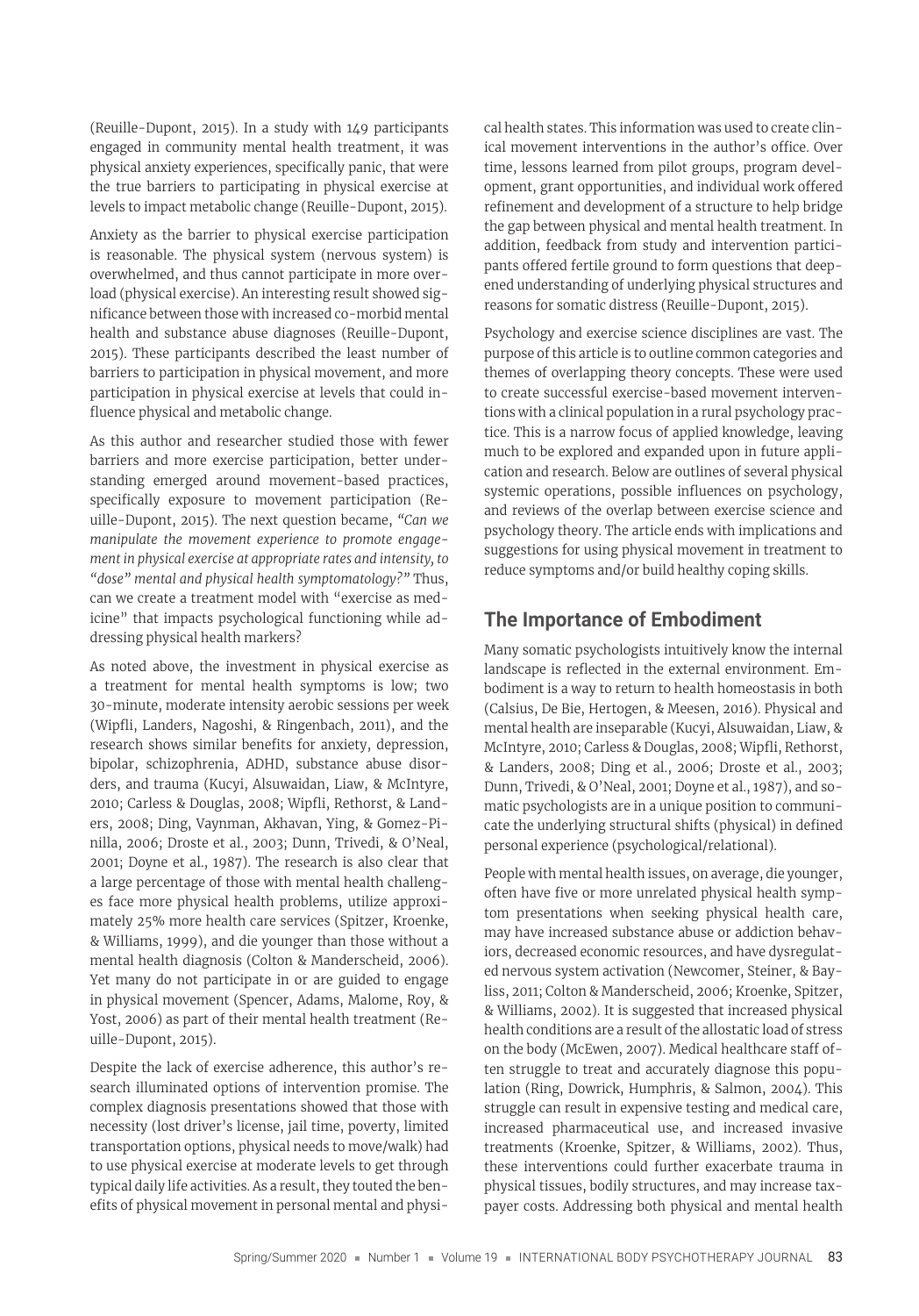in psychological treatment offices has the potential to lower medical costs and increase quality of life (Green et al., 2011; Hunter & Goddie, 2010).

Often people come to physical and mental health care disembodied, and look outside themselves for relief (Kirmayer, Groleau, Looper, & Dao, 2004). This can lead to addictive patterns and disconnected relationships. This lowers the protective factor of physical health as the body deals with difficult internal and external environments (Kiecolt-Glaser, McGuire, Robles, & Glaser, 2002). As this disconnection becomes more pervasive in the individual, collective society at large may experience increases in fear, violence, and disrespect as the internal becomes external (Fleckman, Drury, Taylor, & Theall, 2016; Tandon, Dariotis, Tucker, & Sonenstein, 2012). One way to help individuals develop somatic embodiment is by helping them return to physical activities.

## **Blending the Disciplines: Exercise Science and Somatic Psychology**

Movement facilitates the physical wiring and structure of being (Slepian, Weisbuch, Pauker, & Basian, 2014). Movement creates concrete manifestation of the abstract. The embodied experience becomes tangible because thought and emotion are movement at the cellular level (Lipton, 2008). Somatic psychologists ask questions like: *"What is the energy of the body telling me about this person's beliefs regarding self, others, the world? About the past? About the future?"* They explore the embodied state to shift awareness, relationship, and self-narrative (Schore, 2018; Ogden, Pain, & Fisher, 2006, Aposhyan, 2004; Kurtz, 1990).

The somatic practitioner can use anatomy to look for psychological blocks. For example, by looking at posture, the clinician might ask, *"What was this body built for? How is the client holding themselves in the world? Who do they think they are?"* Or, *"Where does the movement in the body get 'stuck' or transpose itself?"* These questions give a plethora of information to use movement in mental health treatments. Exercise interventions use corrective movement patterns from exercise science to identify and work with postural deviations, physical health problems, and movement misalignments (Calsius, De Bie, Hertogen, & Meesen, 2016), and can be expanded within the somatic psychology principles of relationship/connection, sense of self, environment, and human attachment (Schore, 2018).

Many facets of human experience are impacted as a result of blending disciplines. Systems impacted are those of the physical structures: cardiovascular, musculoskeletal, endocrine, and nervous systems (Walker, 2017; Martini, Ober, Garrison, Welch, & Hutchings, 1998). In addition, when the intention of the movement is psychological, systems of attachment, social engagement, and corrective experience become present (Schore 2018; Porges, 2011; Ogden, Minton, & Pain, 2006; Kurtz, 1990) in the treat-

ment room or on the fitness center floor. This results in a collective and holistic approach to health.

| <b>POSSIBLE TARGETS FOR BLENDING EXERCISE SCIENCE</b><br><b>WITH SOMATIC PSYCHOLOGY</b>                                                |                                                                                                                  |  |  |  |
|----------------------------------------------------------------------------------------------------------------------------------------|------------------------------------------------------------------------------------------------------------------|--|--|--|
| <b>Physical Structure</b>                                                                                                              | <b>Mental Health</b>                                                                                             |  |  |  |
| Endocrine and lymph systems<br>/ Inflammation and immune<br>responses / Chronic pain /<br>Autoimmune disorders /<br>Hippocampal damage | Stress response<br>of the hypothalamus-pituitary-<br>adrenal axis (HPA-axis), trauma,<br>emotional dysregulation |  |  |  |
| Breath and heart: Respiratory<br>sinus arrhythmia and heart rate<br>variability                                                        | Nervous system/<br>Vagal nerve regulation                                                                        |  |  |  |
| High blood pressure                                                                                                                    | Emotional intelligence /<br>Alexithymia                                                                          |  |  |  |
| Gastrointestinal issues /<br>Gut flora / Microbiome /<br>Neuro-transmitter<br>production                                               | Clinical mental health<br>and addiction diagnosis<br>presentations / Emotional<br>regulation                     |  |  |  |
| Inflammation and immune<br>responses / Joint issues & range<br>of motion                                                               | Trauma and stress responses /<br>Chronic pain disorders / Digestive<br>issues / Emotional regulation             |  |  |  |
| <b>Electrical communication</b><br>in the body: heart, brain,<br>fascia, neurons                                                       | Nervous system / Pressure &<br>trigger points / Meridian lines                                                   |  |  |  |
| Brain / Limbic resonance /<br>Mirror neurons /<br>Right brain-to-right brain<br>relational connection                                  | Co-regulation / Shared<br>regulation / Mammalian<br>interdependence                                              |  |  |  |
| Stacy Reuille-Dupont, PhD, USABP Conference November 2018                                                                              |                                                                                                                  |  |  |  |

### **Kinesiology, Physiology, Biomechanics, and Somatic Psychology**

Kinesiology is the study of human movement from exercise science perspectives of anatomy and physiology: the study of the body at work and rest, and biomechanics: the study of movement patterns and mechanics of human movement (Wilmore & Costill, 1988). Through study of these areas, many of the physical systems are explored in relationship to movement patterns of the body. The endocrine system functions as the "little nervous system," and helps dictate the role of chemicals throughout the body-neurotransmitters, neurotrophins, hormones (Yoke, 2010). Electrical and chemical systems of the body, such as the heart, fascia, and brain, communicate using waves of energy that influence cellular structures and impact cellular changes such as muscle contractions (Adstrum, Hedley, Schleip, Stecco, & Yucesoy, 2017; Miura, Miki, & Yano, 2010; Martini et al.,1998). Structures in the physical system communicate in vibrational patterns that are sensi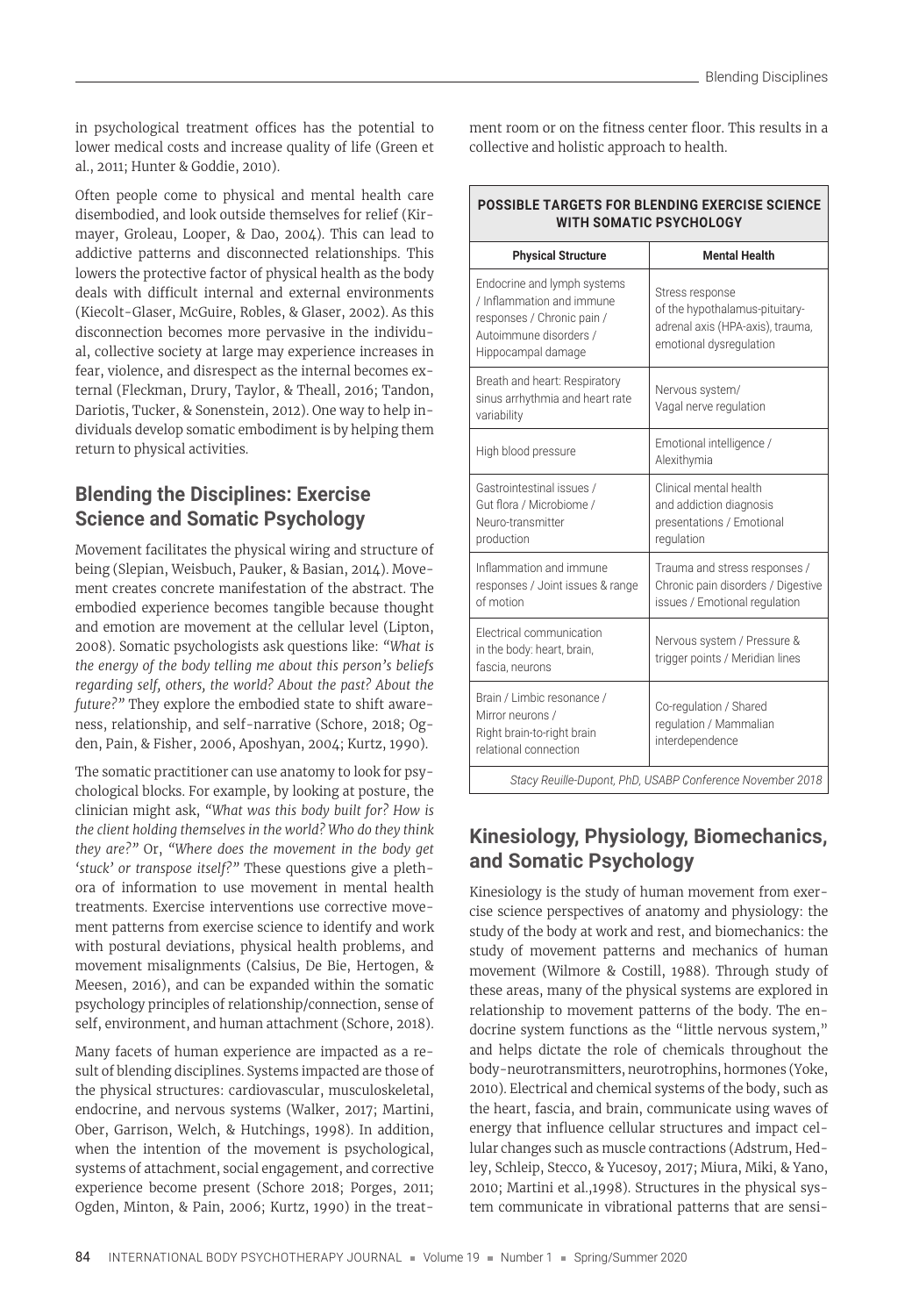tive to other vibrational patterns (Walker, 2017; Ferrari, Clemente, & Cipriani, 2018; Fuentes, Gomi, & Haggard, 2012; Ivanenko, Talis, & Kazennikov, 1999). Gross motor movements of the musculature and skeletal systems allow organisms to manipulate environments and manifest action in personal situations. However, each of these systems operates in tandem to create a complete physical experience.

In the words of Hanna, *"the themes of somatic philosophy are, quite simply, perception and behavior"* (Hanna, p. 214, 1970). Utilizing movement and applying exercise science interventions to psychological treatment allows for work with boundaries, trauma, attachment, power, confidence, and relationship issues (Caldwell, 1997; Knaster, 1996) while impacting physical health problems (Walker, 2017;

Stauffer, 2010; Martini et al., 1998). It also allows a tangible way to impact brain structures such as the parietal lobe and motor cortex to increase the patient's ability to learn (Lojovich, 2010; Davis, 1977), thus helping them implement the treatment exercises more effectively. Mindful neuromuscular junction work (attention to slow movement) allows for increased awareness of physicality and experiences (Ogden, Pain, & Fisher, 2006). This hyper-awareness of the movement pattern then allows the client to rewrite the narrative around the experience that created it, and offers an opportunity to engage in conscious self-development (Aposhyan, 2004; Hartley, 2004; Caldwell, 1997; Knaster, 1996; Kurtz, 1990). The trained practitioner can see muscle imbalances and postural misalignments, and program movement to help re-balance the physical and psychological structure of being.

| <b>BIOMECHANICS AND SOMATIC PSYCHOLOGY</b>                |                                                                                                                                                                                                                                                                                                                                                                                                                                                                                                                                                                                                                                                                                                                                                                        |  |  |  |
|-----------------------------------------------------------|------------------------------------------------------------------------------------------------------------------------------------------------------------------------------------------------------------------------------------------------------------------------------------------------------------------------------------------------------------------------------------------------------------------------------------------------------------------------------------------------------------------------------------------------------------------------------------------------------------------------------------------------------------------------------------------------------------------------------------------------------------------------|--|--|--|
| Common Muscle<br>Imbalance Areas                          | Possible Psychology Focus                                                                                                                                                                                                                                                                                                                                                                                                                                                                                                                                                                                                                                                                                                                                              |  |  |  |
| Feet &<br>Lumbar Spine                                    | Stepping into life/goals/self. Mechanics of walking are impressive and offer conversation around "small structures mak-<br>ing big changes." Work with the feet directly impacts the pelvic floor and hip structures, making them a good entry for<br>sexual dysfunction/trauma treatment. Also, working with low back and stability/safety issues as all movement comes<br>from the core. Reliance on the big toe to walk effectively can feel "dangerous". 80% of people have low back pain due to<br>a variety of issues, and this area is critical in digestive and reproductive health, feeling strong, supple, and stable in all<br>movement patterns.                                                                                                           |  |  |  |
| Hips                                                      | Hips are chronically tight in many, yet without appropriate flexibility they cannot move freely. The hip joint is designed<br>to move 360 degrees (one of only 3 joints in the body). With limited hip range of motion, many other movement chains<br>become dysfunctional. Flexibility and rotation are concepts around self-regulation and the ability to move with adaptation,<br>focus, purpose, and confidence in the world.                                                                                                                                                                                                                                                                                                                                      |  |  |  |
| Thoracic Spine                                            | This area is often overlooked for the more popular lower back. However, it is very important in somatic psychology be-<br>cause imbalance in this region leads to difficulties in breathing, collapsing of the chest, and rounding of the shoulders.<br>Many people feel stress through this region, and tension pulls energy away from supple movement options. When the<br>above is disrupted, the nervous system is also disrupted.                                                                                                                                                                                                                                                                                                                                 |  |  |  |
| Shoulder and<br>Shoulder Girdle                           | This area includes the scapula and clavicle regions wrapping the top of the torso. Many people have elevated shoulder gir-<br>dles and feel stress, burdens, and crushing despair through this region of the body. The shoulder, like the hip, is designed to<br>move 360 degrees, yet many do not have that level of flexibility. Internal rotation of the shoulder can lead to collapse of the<br>chest cavity and strain on the neck, thoracic spine, and abdominal cavity organs. This adds stress to elimination (kidneys/<br>liver), digestive, and pulmonary systems. When these are impacted, inflammation and stress rates rise in the body, and<br>breathing impacts heart rate and heart rate variability, thus directly influencing nervous system states. |  |  |  |
| Neck, Throat<br>and Head                                  | Misalignments and imbalances throughout the head and neck create issues related to communicating clearly, speaking,<br>seeing, hearing, and regulation both from physical and emotional perspectives. Many have neck/headache pain which<br>may decrease ability to regulate during increased stress states, difficulties in connection, learning, attention, and engage-<br>ment in the environment.                                                                                                                                                                                                                                                                                                                                                                  |  |  |  |
| Stacy Reuille-Dupont, PhD, USABP Conference November 2018 |                                                                                                                                                                                                                                                                                                                                                                                                                                                                                                                                                                                                                                                                                                                                                                        |  |  |  |

### **Overlapping Psychological and Physical Information Systems**

Based on this author's research with a clinical mental health population, a number of concepts were illuminated. The data suggested that people understood that physical movement could help mental health symptoms, positively impact physical health, and decrease cravings for addictive behavior (Reuille-Dupont, 2015). However, many participants in the study were not exercising at levels needed to shift metabolic measures, such as blood pressure, body composition, or blood sugar levels. In addition, although they knew it would help their mental health, they were not physically moving enough to influence mental health symptomatology. Thus, this author questioned what was getting in the way of physical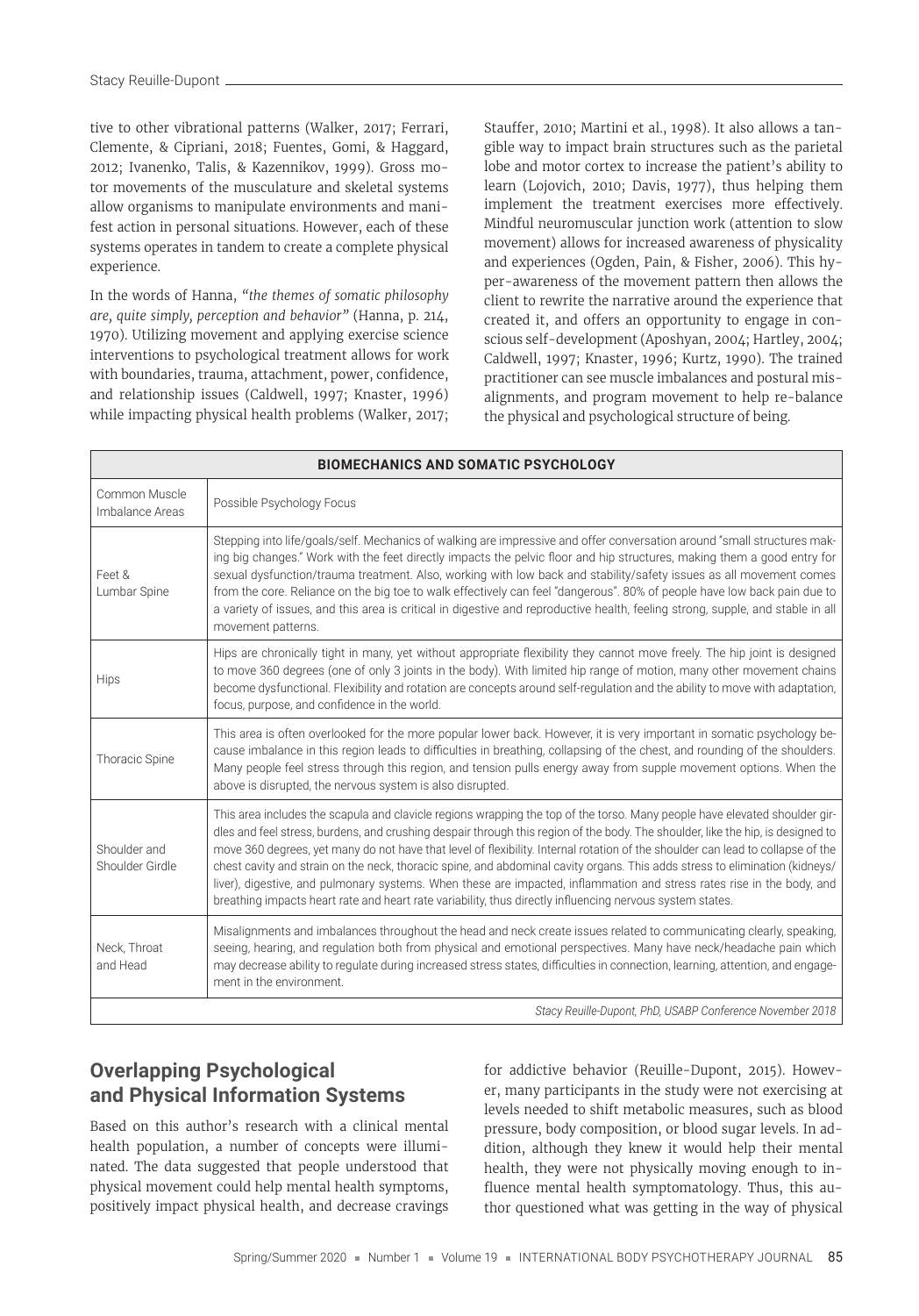

**Physical** – The base upon which all else is created, the tangible manifestation of the spiritual, grounded in experience and energy, allows for focus through concrete tactile opportunities, connection.

**Emotional** – Intelligence system #1: Information becomes physical in subtle form, impacting the endocrine and nervous systems, changing physical structures. This impact informs health or disease. Physical sensations are true to form expressions of experience. However, emotion labels and behavior are based on past experience (bio-systems/ancestors, not only individual) and these past experiences may or may not be an accurate lens.

Mental – Intelligence system #2: Thought changes the physical structures by influencing the endocrine and nervous systems, due to judgment and planning abilities of the prefrontal cortex. Judgment and plans are often based on past experiences, which may or may not be accurate in the moment. The conscious mind may not know all influences being judged and planned for.

**Heart** – Connection not only to others, but to our experience. It links the physical and the spiritual through heart rate variability (HRV, outlined below). It takes our thoughts and emotions, and "pumps" them through the system, bathing the cells with chemical changes. It is controlled by the central nervous system (CNS). The CNS is constantly taking information from our internal viscera (meridians, pressure points, organs, chemical trails) and external sources (senses). As a result, the central nervous system tells the heart how to pump – sympathetic (SNS) vs. parasympathetic (PNS) via the sinoatrial node, which influences the brain. The brain takes this signal and sends the message to rest and digest/stay/play (PNS) or flee/fight (SNS).

For example - Movement X does something. This something changes the endocrine balance, influencing hormones, neurotrophins, and neurotransmitters. The neurotransmitters change physiology by up- or down-regulating the nervous system through the heart rate and heart rate variability. These changes create patterns and postures in neuromuscular junction operations, thus impacting how one moves in and experiences the world.

*Stacy Reuille-Dupont, PhD, USABP Conference November 2018*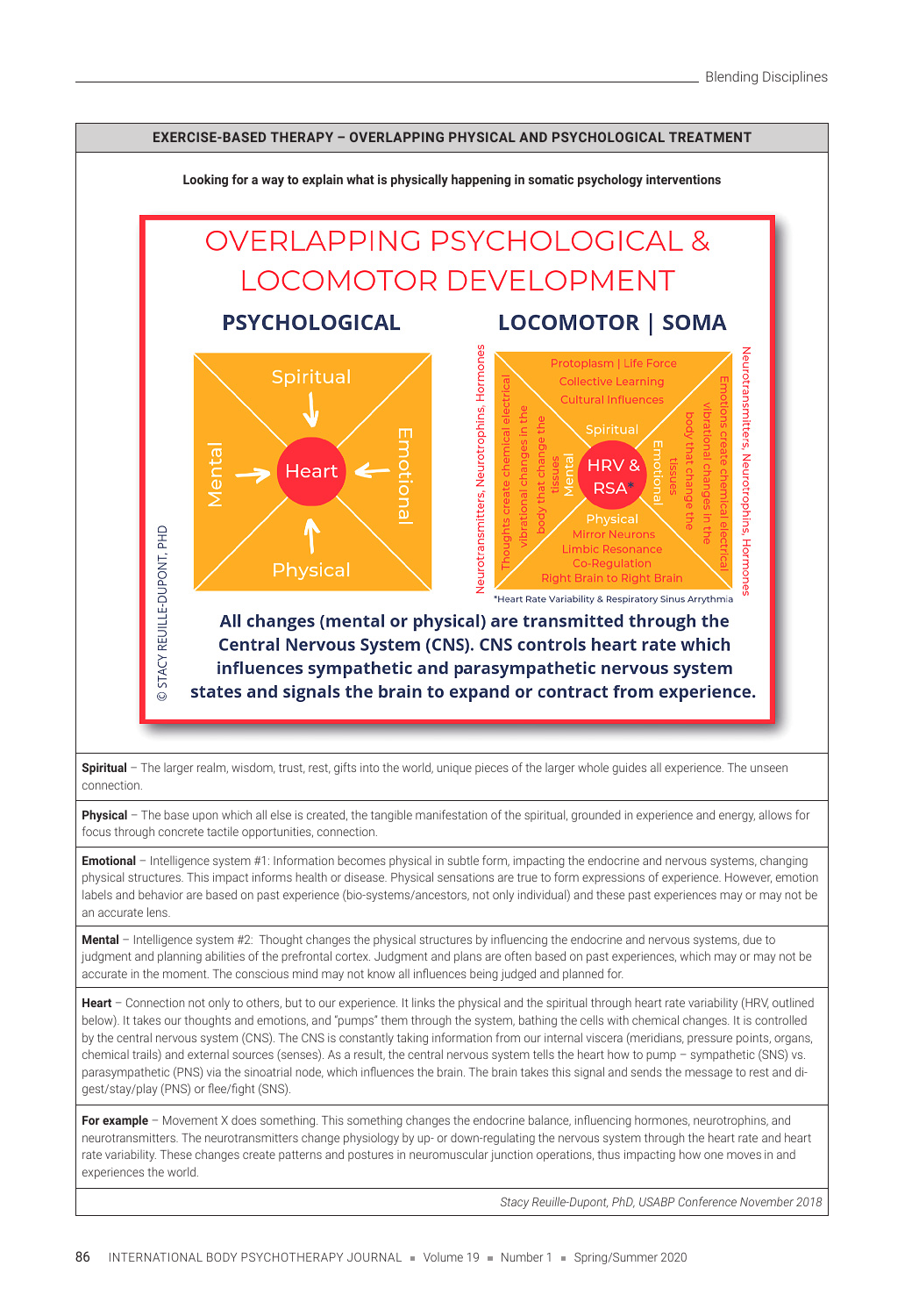exercise participation. These questions, and the answers provided through a number of pilot studies, test programs, and individual program prescriptions helped shine a light on how emotional experiences were intertwined with the physical experience of embodiment. This led to the concept map for exercise-based therapy (above) as an attempt to bridge understanding of the physical structure experiences leading to the mental health presentation, and conversely.

#### **Explaining How and Why Exercise-Based Therapy Works**

#### **Physical Systems of Regulation**

Using movement created within the guidelines of exercise science, one can program movement to impact metabolic change (Yoke, 2010; Wittert, Livesey, Espiner, & Donald, 1996). This is significant, because many with mental health diagnoses have increased physical health challenges (Schnurr & Spiro, 1999; Veiweg et al., 2007), and/or mental illness decreases ability to heal from physical injury or illness (Miller et al., 2013; Arpino, Lavarone, Parlato, & Moraci, 2004). Movement to meet metabolic needs can be done in a variety of ways. It can be as structured or fluid as a client needs, and can be done individually, in groups, with personal trainers, in patient's desired location, and can utilize a variety of equipment, or none.

When considering the physical health of a client, it is common to use heart rate to indicate fitness level (Yoke, 2010; Wilmore & Costill, 1988). Once heart rate is known, still, dissociated, or shut down (Rothschild, 2018). In the middle is the ability to regulate and maintain engagement in the current environment (Porges, 2018; Wasserman, 1984). In both physical training and trauma treatment, the work is to push the edges away from each other (Sales et al., 2019; Yoke, 2010; Siegel, 2009), thus creating a larger window of regulation and the ability to remain in connection with current situations.

Riding the edges of each window creates strength to meet experience demands with flexibility and conditioned energy sources – the mitochondria (Yoke, 2010; Martini et al., 1998, Wilmore & Costill, 1988). Mitochondria are important players in physical movement and cognitive function (Mehdizadeh et al., 2017). They are the energy sources of the cell, and utilize adenosine triphosphate (ATP) to complete many movements from cellular to gross motor patterns (Yoke, 2010; Martini et al., 1998). ATP is indicated and important for a variety of cellular processes, cognitive health, and emotional regulation (Wille, Amort, Singewald, Sartori, & Lusser, 2016).

#### **Understanding the Cardiovascular and Pulmonary Systems in Psychological Function**

The function of a healthy cardiovascular system is measured by the heart rate (Wilmore & Costill, 1988). Heart rate (HR) is measured by counting the beats per minute (Shaffer & Ginsberg, 2017). Generally, the lower the HR (to a point), the more healthy the heart and cardiovascular system. A lower HR is usually indicative of a strong, ef-

it is used to create a target heart rate zone individual to the patient (Yoke, 2010). This zone is used to program appropriate levels of overload to impact metabolic systems. Physical training becomes a function of energy system manipulation (Tjønna et al., 2008; Wilmore & Costill, 1988). The exercise program training window (Wasserman, 1984) looks very similar to the window of tolerance in many trauma treatment protocols (Siegel, 2009). The top edge of the window feels chaotic, out of control, and overwhelming, while the bottom edge is sedentary, operates systemically slower, and can appear

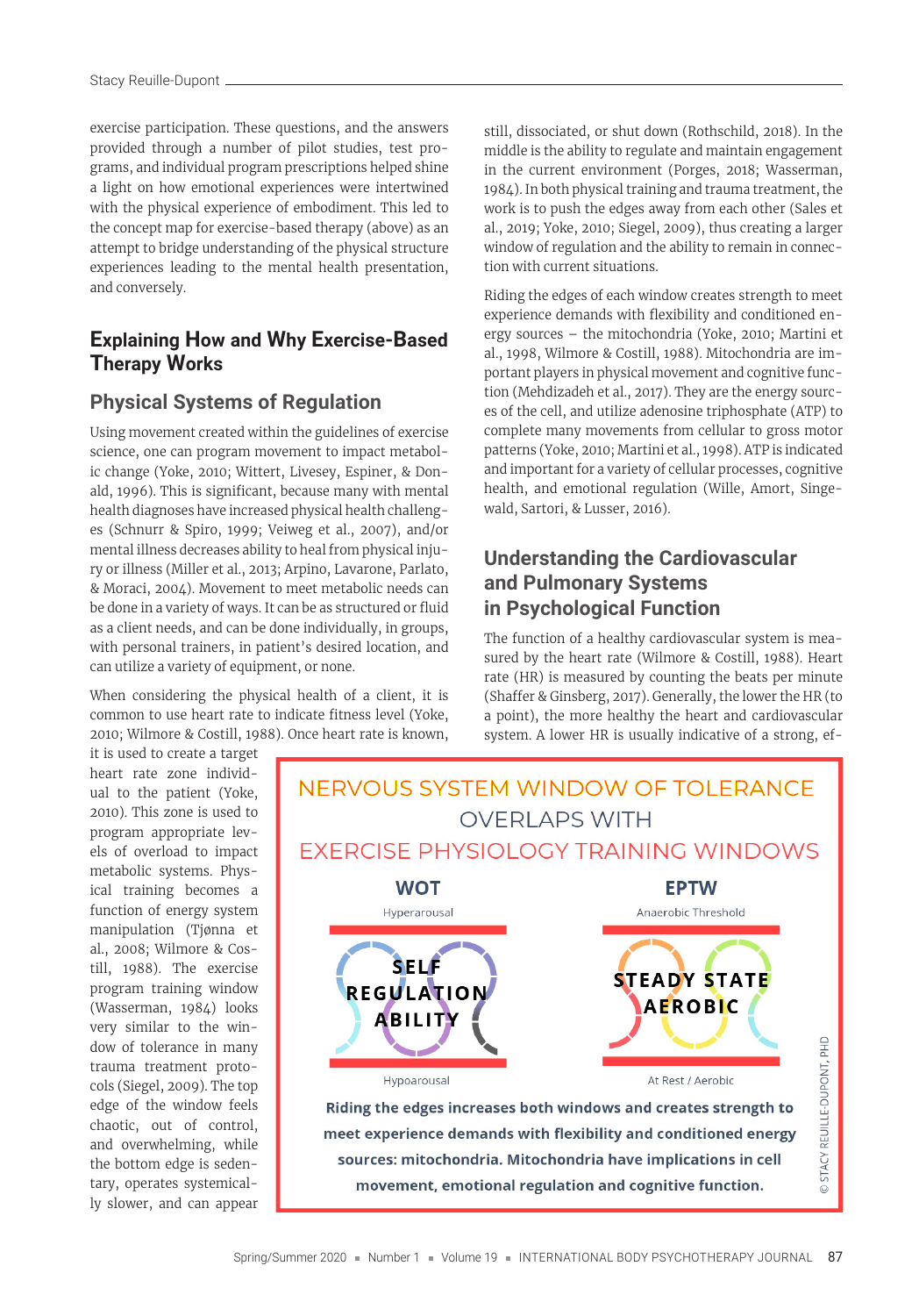ficient heart, capable of pumping enough blood through the physical structures with each contraction (Martini et al., 1998). As one becomes more cardiovascularly conditioned, the HR lowers, and the practitioner can gauge the nervous system function (Schaffer & Ginsberg, 2017). According to Schaffer and Ginsberg (2017), "In a healthy *human heart, there is a dynamic relationship between the PNS and SNS [parasympathetic PNS and sympathetic nervous system SNS branches]. PNS control predominates at rest, resulting in an average HR of 75 bpm [beats per minute]"* (p. 3). In addition to measuring HR to gauge activation, one can look to another measurement for better understanding of the nervous system state. This measurement is known as heart rate variability.

Heart rate variability (HRV) is a direct link to the nervous system (Porges, 2018). Heart rate variability measurements examine the fluctuation in time between the heartbeats (Schaffer & Ginsberg, 2017). According to a review by Kim, Cheon, Bai, Lee and Koo (2018), *"HRV represents the ability of the heart to respond to a variety of physiological and environmental stimuli"* (p. 235). They go on to say, *"Low HRV is associated with impaired regulatory and homeostatic autonomic nervous system functions, which reduce the body's ability to cope with internal and external stressors"* (p. 3, 2018). Through adjustment of the HR one can influence the PNS or the SNS (Thayer, Hansen, Sausrose, & Johnsen, 2009) by influencing HRV. Heart rate variability has many implications for cognitive function (Kocsel et al., 2019) as well as emotional regulation (Quintana, Guastella, Outhred, Hickie, & Kemp, 2012; Geisler, Vennewald, Kubiak & Weber, 2010). Thus, the clinician working with cardiovascular training has a direct link to manipulating the nervous system.

In addition to links between heartbeats per minute (HR)

| <b>BRINGING HUMAN DEVELOPMENT TOGETHER</b>                                                                                                                                                                                                                                                                                                                           |                                          |                                                                                                                                                                                                                                                                                                                                                                                                                                                                                                                                                                    |  |  |  |
|----------------------------------------------------------------------------------------------------------------------------------------------------------------------------------------------------------------------------------------------------------------------------------------------------------------------------------------------------------------------|------------------------------------------|--------------------------------------------------------------------------------------------------------------------------------------------------------------------------------------------------------------------------------------------------------------------------------------------------------------------------------------------------------------------------------------------------------------------------------------------------------------------------------------------------------------------------------------------------------------------|--|--|--|
| The stages listed below are based on several common psychological and human development theories as well as commonly known locomo-<br>tor development patterns. They are intended to help the psychologist begin to overlap development stages, and are not an exhaustive list of<br>psychological or physical experiences attended to at each stage of development. |                                          |                                                                                                                                                                                                                                                                                                                                                                                                                                                                                                                                                                    |  |  |  |
| <b>Common Psychological</b><br><b>Development Stages</b>                                                                                                                                                                                                                                                                                                             | <b>Approximate Age</b><br>of Development | <b>Common Locomotor Development Patters</b>                                                                                                                                                                                                                                                                                                                                                                                                                                                                                                                        |  |  |  |
| Security and safety                                                                                                                                                                                                                                                                                                                                                  | 6 months $-1$ year                       | Exploring body sensations, containment, holding, expanding, unfolding,<br>beginning to rotate                                                                                                                                                                                                                                                                                                                                                                                                                                                                      |  |  |  |
| Having needs: Relying on<br>the environment                                                                                                                                                                                                                                                                                                                          | 6 months $-18$ months                    | Cross-diagonal patterns are beginning / Fascial planes                                                                                                                                                                                                                                                                                                                                                                                                                                                                                                             |  |  |  |
| Acceptance and Belonging                                                                                                                                                                                                                                                                                                                                             | 18 months $-3$ to 4 years                | Biped, right/left balance, core development, proprioception                                                                                                                                                                                                                                                                                                                                                                                                                                                                                                        |  |  |  |
| Self-expression                                                                                                                                                                                                                                                                                                                                                      | $3 - 6$ years                            | Compound movement and co-ordination development                                                                                                                                                                                                                                                                                                                                                                                                                                                                                                                    |  |  |  |
| Community                                                                                                                                                                                                                                                                                                                                                            | $6 - 12$ years                           | Organized sport, socialized learning, continued coordination refinement                                                                                                                                                                                                                                                                                                                                                                                                                                                                                            |  |  |  |
| Identity                                                                                                                                                                                                                                                                                                                                                             | 12 to 17 years                           | Continued refinement and mastery over the body, sexual development,<br>exploration and awareness of connection and somatic countertrans-<br>ference                                                                                                                                                                                                                                                                                                                                                                                                                |  |  |  |
| Engagement (age range<br>depends on culture expectations of<br>adulthood)                                                                                                                                                                                                                                                                                            | $18 - 25$ years                          | Continued brain, bone density, organs / limbs development and growth.<br>Deepening of one's somatic connection to the world at large and con-<br>scious embodied connection                                                                                                                                                                                                                                                                                                                                                                                        |  |  |  |
| Contributing and caring: Task and<br>relational management                                                                                                                                                                                                                                                                                                           | $28 - 65$ years                          | The body movements become specialized for routine tasks and man-<br>agement of daily living activities. Dysfunctional patterns may emerge,<br>movement may become stunted or decreased, burdens may feel<br>"heavy" in the body, and play may decrease.                                                                                                                                                                                                                                                                                                            |  |  |  |
| Legacy, quality of life, and reconcil-<br>iation. If successful reconciliation,<br>play returns until the body can no<br>longer perform.                                                                                                                                                                                                                             | $65 + \gamma$ ears                       | The body has gone through many changes due to routine living,<br>may have imbalances, disease states, and dysfunctional movement<br>patterns. Decreasing movement may lead to impairments in balance,<br>proprioception, cardiovascular and bone health. May see decreased<br>engagement in environment. Slowing down move-ments, possible joint<br>pains and weight gain due to overuse / sedentary lifestyle, substance<br>use, or medical conditions. Movement needs may return to focusing on<br>basic patterns such as balance, awareness and proprioception. |  |  |  |
| This table offers a concentual way to consider overall common psychological themes based in many human development theories                                                                                                                                                                                                                                          |                                          |                                                                                                                                                                                                                                                                                                                                                                                                                                                                                                                                                                    |  |  |  |

*This table offers a conceptual way to consider overall common psychological themes based in many human development theories and the locomotor development patterns present during that stage of human personality development. It is meant to help the clinician consider how to use appropriate movement patterns throughout the lifespan.*

*Stacy Reuille-Dupont, PhD, USABP Conference November 2018*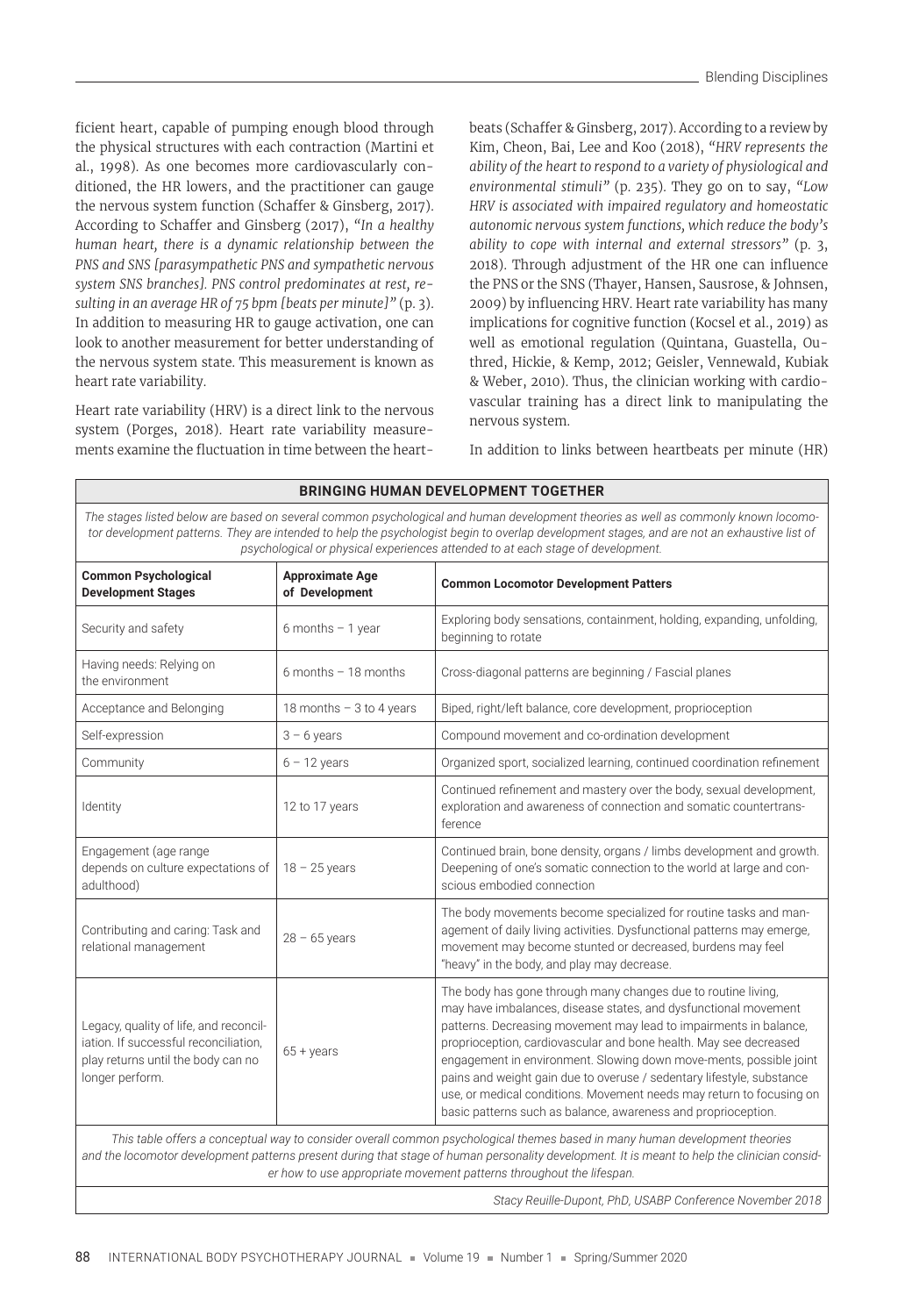and time intervals between the beats (HRV), the HR is directly tied to breathing. This link is called respiratory sinus arrhythmia (RSA), and can be a way to influence HRV (Houtveen, Rietveld, & De Geus, 2002). As the breath rate slows, the HR slows and the converse is true. Therefore, the somatic psychologist can use breathing exercises to offer corrective experiences of nervous system states for the client. The exhale is the key that "turns on" the PNS (Appelhans & Luecken, 2006). By extending the exhale, one can increase the parasympathetic response. Focusing on the inhale influences the sympathetic state (Appelhans & Luecken, 2006). Thus, practitioners can increase or decrease nervous system engagement in the office by offering a variety of breathing exercises to influence mental health symptoms on either side of nervous system activation.

#### **Applying Exercise Science in the Somatic Psychology Treatment Room**

There are many schools and options for breathing techniques, psychology interventions and physical training methods. The task for the practitioner becomes choosing the right exercise for the right client at the right time. As biological organisms, human beings develop along a continuum. This is true for both the physical and the psychological. To begin understanding how to embrace and work with movement in the psychology treatment room, it is best to conceptualize what is happening in each stage from both a psychological and physiological point of view.

Using the above table as a guideline, psychological treatment can become an active endeavor of physical movement. Movement allows exploration of the unknown to create space for creativity, and allows experiences to become tangible (Hartley, 2004; Caldwell, 1997; Knaster, 1996). As one gains awareness of embodied experience, the body performs a variety of movement – seen or unseen. Hanna (1970) states *"dilation is a streaming outward of somatic energy that is pleasurable: it is sensual, open, and relaxed. Contraction is a tensing inward of somatic energy that is unpleasant: it is anxious, blocked, and constricted"* (p. 135). These movements provide opportunities for the client to engage in self-awareness via operations of spatial knowing (Stauffer, 2010). Dynamic conscious movement patterns create places clients can explore strength, power, worth, boundaries, and connection. Many somatic models already use movement to explore aspects of personhood. However, there is more to be gained by programming movement into the psychotherapy room for metabolic change. Considering metabolic need can create "movement as medicine" for physical and mental health treatment (Atlantis, Chow, Kirby, & Singh, 2004; Netz & Lidor, 2003; Nicols & Glenn, 1994). When optimal health is obtained, the individual is better able to engage in society with healthy patterns of relationship, personal responsibility, and collective focused choices.

#### **Movement to Heal**

All movement comes from the core of the body (Yoke, 2010). Clinical application of movement-based treatment must consider the other body systems (nervous, endocrine, muscular, skeletal, cardiovascular), and how movement organizes the body to bring harmony between physical and mental structures (Siegel, 2009).

|                                                                                    | <b>Curling up</b> – back chain of the body / support. Tight hamstrings and low back, thoracic spine difficulties, lower rib jutting, collapsed anterior<br>deltoids, kyphosis / lordosis, tight through the calves and feet, trapezius 1 & 2, neck issues, fear of stability, quilt, anger.                         |                                                                         |                                           |  |  |
|------------------------------------------------------------------------------------|---------------------------------------------------------------------------------------------------------------------------------------------------------------------------------------------------------------------------------------------------------------------------------------------------------------------|-------------------------------------------------------------------------|-------------------------------------------|--|--|
|                                                                                    | <b>Expanding out</b> - Front body tightness / protection. Shoulders, chest, hip flexors "stay small," "can't be big," "can't be tall," "can't be full," "can't<br>move forward," "scary to step out," weakness through abdominals "falling out," collapsing through solar plexus "no power."                        |                                                                         |                                           |  |  |
| movement in the tissues.                                                           | <b>Diagonal plane</b> – Right/left imbalance, moving into/away from life, pelvis tipping, twisting/horizontal axis stiffness / locking / vagal freezing,<br>energy systems off-can't flow, masculine / feminine (right / left or front / back) dynamics off, fascial plane flexible sliding vs "stickiness" / stuck |                                                                         |                                           |  |  |
| <b>EXERCISE AND WELLNESS PARADIGMS USED IN MOVEMENT-BASED PSYCHOLOGY TREATMENT</b> |                                                                                                                                                                                                                                                                                                                     |                                                                         |                                           |  |  |
| Target Heart Rate Zone                                                             | Strength Development                                                                                                                                                                                                                                                                                                | Power / Force / Velocity                                                | Lifestyle Management /<br>Implementation  |  |  |
| <b>Biomechanics</b>                                                                | Socialized Learning                                                                                                                                                                                                                                                                                                 | Incremental Change Theory                                               | Behavioral Activation &<br>Accountability |  |  |
| Weight Management /<br>Nutrition                                                   | Metabolic Process Focus                                                                                                                                                                                                                                                                                             | Exercise Physiology                                                     | Postural Screenings /<br>Observation      |  |  |
| Coaching / Cheerleading                                                            | High Intensity Training / Tabata<br>/ Fartlek                                                                                                                                                                                                                                                                       | Cardiovascular Fitness                                                  | <b>Structural Analysis</b>                |  |  |
|                                                                                    |                                                                                                                                                                                                                                                                                                                     | Stacy Reuille-Dupont, PhD, USABP Conference Presentation, November 2018 |                                           |  |  |

**BROAD EXAMPLES OF OTHER OPTIONS FOR MOVEMENT-BASED TREATMENTS**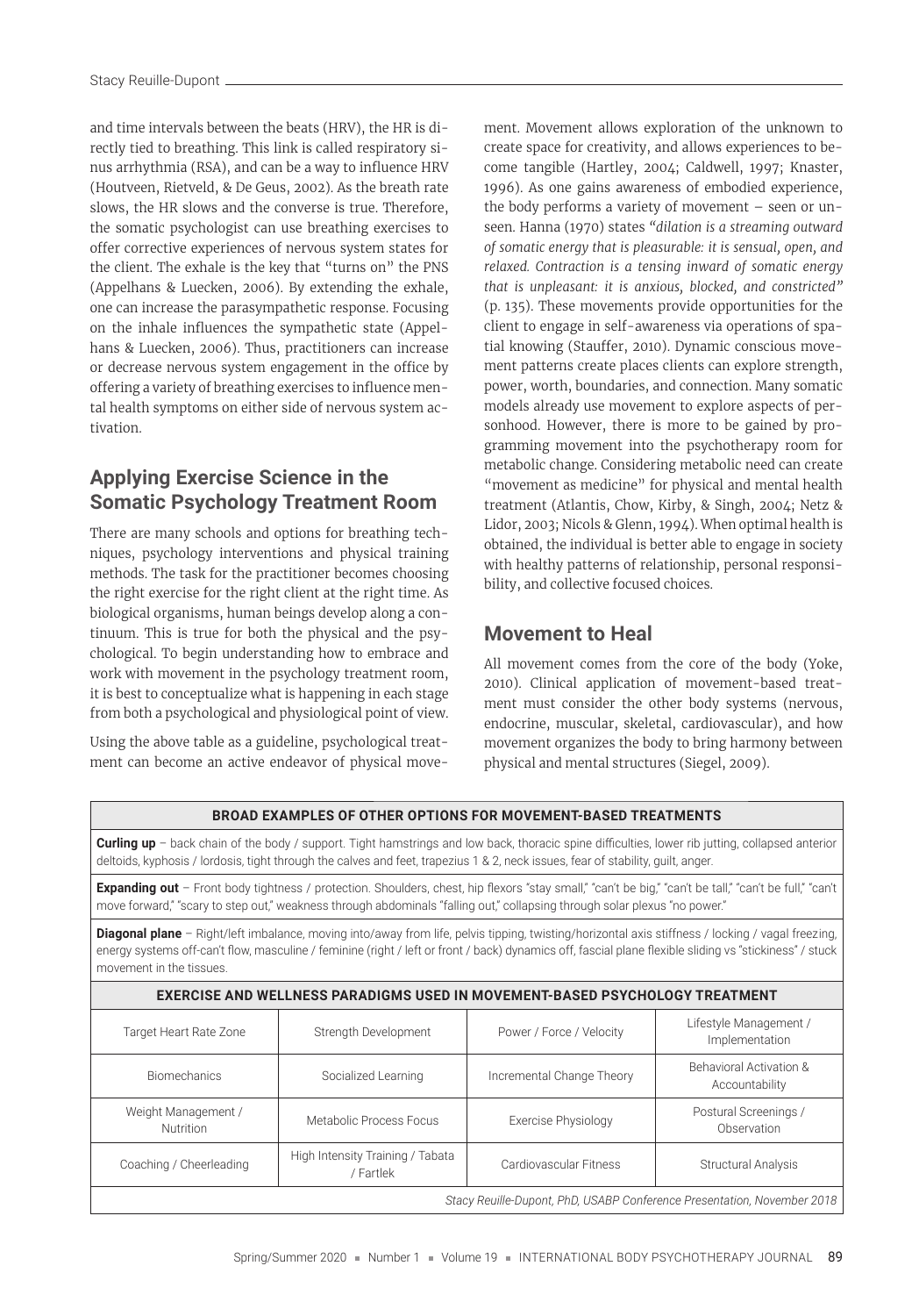Movement done with others provides opportunities for social engagement (Porges, 2018; 2011) and increased exercise adherence (Wing & Jeffery, 1999). Schore (2018) highlights research showing how empathic relationships build right-brain to right-brain connection, thus helping increase creative capacities and developing a stronger sense of self through interoception. Carr, Iacoboni, Dubeau, Mazziotta & Lenzi (2003) show how mirror neurons build empathy between people. Building empathy through social engagement offers individuals ways to increase the ability to self-regulate and decrease SNS activation (Porges, 2018). Through the relational aspects of movement-based psychotherapy interventions, clients can expand personal capacities to engage in stressful environments, and increase the ability to navigate new situations.

Using anxiety, depression, and trauma as examples of beginning stages of movement-based treatment helps explain the concept that exercise is medicine for mental health presentations. Anxiety and depression are opposite nervous system responses (Rothschild, 2018). Anxiety equals flight/fight nervous system energy, whereas depression equals lethargy and helplessness. Trauma oscillates between those two states, as well as hypoarousal and dissociative responses (Porges, 2018; 2011; Ogden, Minton, & Pain, 2006). The trained practitioner can utilize a variety of cardiovascular, strength, and flexibility training models alongside relational exploration of self, others, and environment when treating clients with co-occurring diagnoses for optimal health care treatment. Although well-meaning, typical health standards for physical exercise may be dysfunctional for the nervous system state of the mental health diagnosis. Meeting the energy of the distress at the appropriate level, and then shifting it to a healthier pattern, creates mental flexibility, physical health, and allows for positive life choices from an embodied place.

#### **Conclusion**

Somatic psychology posits that the body and mind are inextricably linked. The body houses all experience in physical structure. Cognition cannot be separated from the physical experience of the body, because all thought and emotion create cellular movement (Lipton, 2008). As outlined above, the physical is linked to the psychological, and the abstract concept of thought or emotion is tangible in movement at the cellular level. Meaning derived from experience is based in biology, physiology, neurology, and psychology. Cellular movement, as a result of environmental changes and past learning, creates neural structures to categorize and determine cognitive explanations. These systems create a coherent self-narrative, and may be implicit or explicit knowledge. Through understanding links between the biology, physiology, and neurology of experience, one can influence the psychology and provide corrective experience to change all systems.

Future studies are needed to better understand how somatic psychology influences relational dynamics during movement-based treatments, and how body psychotherapy-led movement diverges from other types of social exercise groups. Further exploration of the differing types of physical activity on physical structures and mental health diagnoses are needed. Specifically, varying chemical pathways such as adenosine triphosphate (ATP), acetylcholine, and brain-derived neurotrophic factor (BDNF) should be explored. These chemical markers are implicated in a variety of physical and emotional regulation systems, as well as neuroplasticity – all of which have large implications in the treatment of psychological disorders. More study is required to better understand what skills are necessary for the somatic practitioner to utilize exercise science interventions in order to implement movement-based treatment options appropriately and confi dently for both physical and mental health care.

◼ ◼ ◼



**Stacy Reuille-Dupont**, PhD is a licensed clinical psychologist, licensed addiction counselor, certified personal trainer, and certified nutrition coach. She earned her PhD in clinical and somatic psychology from The Chicago School of Professional Psychology – Los Angeles (TCS). She holds an MS in community counseling

from the University of Wisconsin – Superior, and BS in kinesiology from Texas A&M University – Corpus Christi. Research support was given by TCS and Axis Health System. Throughout her career, she has worked with adult, children, crisis, and has integrated healthcare teams, and been a consultant to community-based groups and healthcare practitioners regarding clinical mental health and exercise science treatments.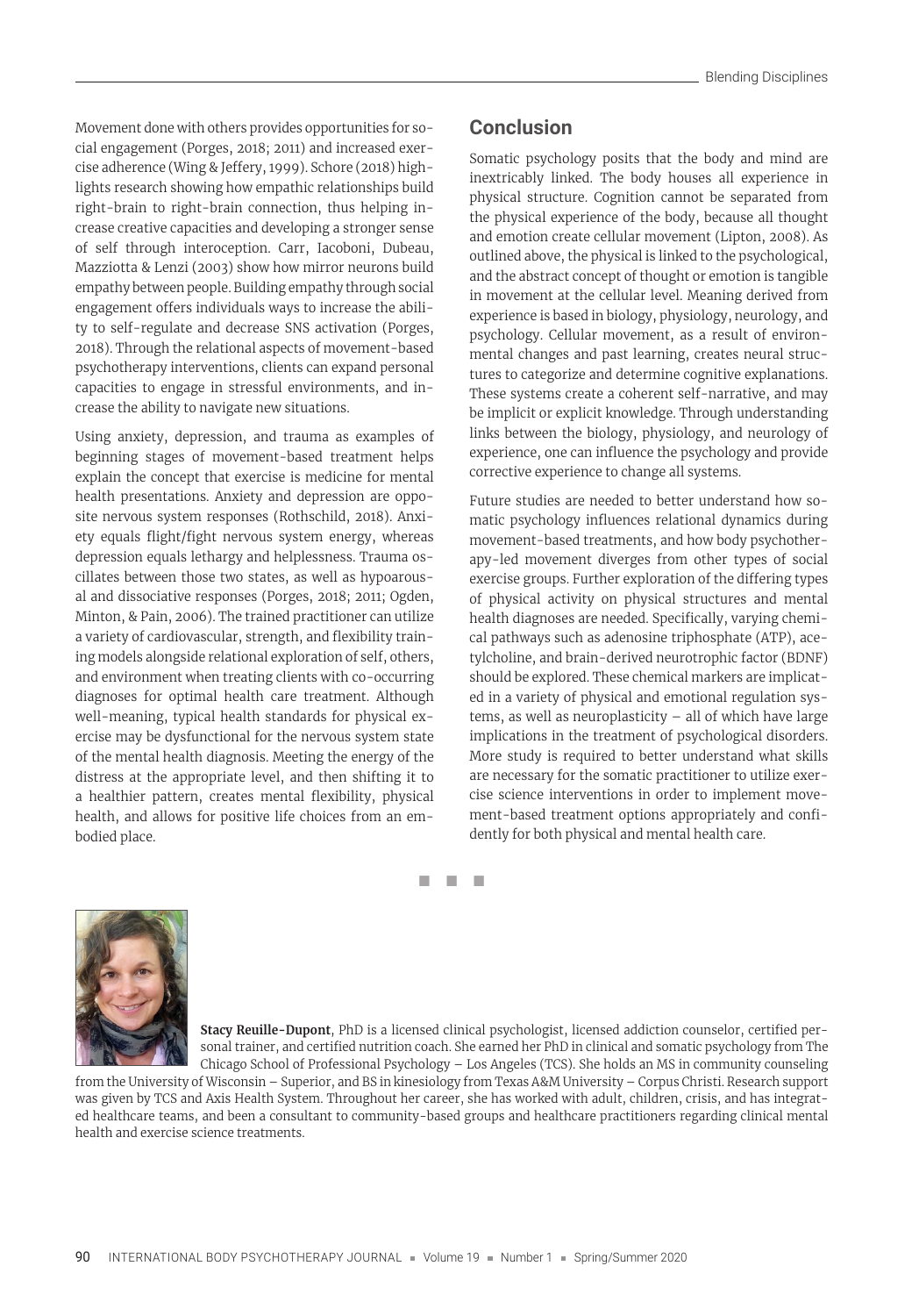#### **REFERENCES**

Adstrum, S., Hedley, G., Schleip, R., Stecco, C., & Yucesoy, C.A. (2017). Defining the Fascial System. *Journal of Bodywork & Movement Therapies*, 21, 173-177. doi: http://dx.doi.org/10.1016/j.jbmt.2016.11.003

**Aposhyan, S. (2004).** *Body-Mind Psychotherapy: Principles, Techniques, and Practical Interventions*. New York, NY: W.W. Norton & Company, Inc.

Atlantis, E., Chow, C. M., Kirby, A., & Singh, M. (2004). An Effective Exercise-Based Intervention for Improving Mental Health and Quality of Life Measures: A Randomized Controlled Trial. *Preventive Medicine*, 39(2), 424-434. doi: 10.1016/j. ypmed.2004.02.007

**Appelhans, B. M., & Luecken, L. J. (2006)**. Heart Rate Variability as an Index of Regulated Emotional Responding. *Review of General Psychology*, (10)3, 229-240. doi: 10.1037/1089-2680.10.3.229

**Arpino, L., Lavarone, A., Parlato, C., & Moraci, A. (2004).** Prognostic Role of Depression after Lumbar Disc Surgery. *Neurological Sciences*, 25, 145-147. doi: 10.1007/s10072-004-0248-x

Bordoni, B., & Zanier, E. (2014). Clinical and Symptomatological Reflections: The Fascial System. *Journal of Multidisciplinary Healthcare*, 7, 401-411. doi: http://dx.doi.org/10.2147/JMDH.S68308

**Caldwell, C. (Ed.). (1997).** *Getting in Touch. The Guide to New Body-Centered Therapies*. Wheaton, IL: Quest Books Theosophical Publishing House

**Calsius, J., De Bie J., Hertogen, R., & Meesen, R. (2016).** Touching the Lived Body in Patients with Medically Unexplained Symptoms. How an Integration of Hands-on Bodywork and Body Awareness in Psychotherapy may Help People with Alexithymia. *Frontiers Psychology*, (7)253. doi: 10.3389/fpsyg.2016.00253

**Carr, L., Iacoboni, M., Dubeau, M. C., Mazziotta, J. C., & Lenzi, G. L. (2003).** Neural Mechanisms of Empathy in Humans: A Relay from Neural Systems for Imitation to Limbic Areas. *Proceedings of the National Academy of Sciences*, 100(9), 5497-5502. doi: 10.1073/pnas.0935845100

**CDC. (2018).** *2018 National Health Interview Survey*. Retrieved from https://www.cdc.gov/nchs/fastats/exercise.htm

**Colton, C. W., & Manderscheid, R. W. (2006).** *Congruencies in Increased Mortality Rates, Years of Potential Life Lost, and Causes of Death among Public Mental Health Clients in Eight States*. Retrieved from: http://www.cdc.gov/pcd/issues/2006/apr/05\_0180.htm

**Davis, M. (1977).** Movement and Cognition. *Theory Into Practice*, (16)3, 207-211. DOI: 10.1080/00405847709542700Movement and cognition

**Ding, Q., Vaynman, S., Akhavan, M., Ying, Z., & Gomez-Pinilla, F. (2006).** Insulin-like Growth Factor I Interfaces with Brain-Derived Neurotrophic Factor-Mediated Synaptic Plasticity to Modulate Aspects of Exercise-Induced Cognitive Function. *Neuroscience*, 140, 823-833. doi: 10.1016/j.neuroscience.2006.02.084

Droste, S. K., Gesing, A., Ulbricht, S., Müller, M. B., Linthorst, A. C. E., & Reul, J. M. H. M. (2003). Effects of Long-Term Voluntary Exercise on the Mouse Hypothalamic-Pituitary-Adrenocortical Axis. *Endocrinology*, 144(7), 3012-3023. doi: 10.1210/en2003- 0097

Ferrari, F., Clemente, F., & Cipriani, C. (2018). The Preload Force Affects the Perception Threshold of Muscle Vibration-Induced Illusions. *Experimental Brain Research*, 237, 111-120. doi: https://doi.org/10.1007/s00221-018-5402-4

**Fleckman, J.,Drury, S. S., Taylor, C. A., & Theall, K. P. (2016).** Role of Direct and Indirect Violence Exposure on Externalizing Behavior in Children. *Journal of Urban Health: Bulletin of the New York Academy of Medicine*, (93)3, 479-492. doi:10.1007/s11524- 016-0052-y

**Fuentes, C. T., Gomi, H., & Haggard, P. (2012).** Temporal Features of Human Tendon Vibration Illusions. *European Journal of Neuroscience*, 36, 3709-3717. doi:10.1111/ejn.12004

**Geisler, F. C. M., Vennewald, N., Kubiak, T., & Weber, H. (2010).** The Impact of Heart Rate Variability on Subjective Well-Being is Mediated by Emotion Regulation. *Personality and Individual Di! erences*, 49, 723-728

**Green, B. L., Frank, L., Glennie, M., Subramanian, A., Fritts-Wilson, M., Neptune, D., & Chung, J. (2011).** Primary Care Providers' Experiences with Trauma Patients: A Qualitative Study. *Psychological Trauma: Theory, Research, Practice, and Policy*, 3(1), 37-41. doi: 10.1037/a0020097

**Hanna, T. (1970).** *Bodies in Revolt. The Evolution-Revolution of the 20th Century Man toward the Somatic Culture of the 21st Century*. New York, NY: Holt, Rinehart, and Winston

**Hartley, L. (2004).** *Somatic Psychology. Body, Mind, and Meaning*. London, England: Whurr Publishers, Ltd.

**Houtveen, J. H., Rietveld, S., & De Geus, E. J. (2002).** Contribution of Tonic Vagal Modulation of Heart Rate, Central Respiratory Drive, Respiratory Depth, and Respiratory Frequency to Respiratory Sinus Arrhythmia during Mental Stress and Physical Exercise. *Psychophysiology*, 39, 427-436. doi: 10.1017.S0048577202394022

**Hunter, C. L., & Goddie, J. L. (2010).** Operational and Clinical Components for Integrated-Collaborative Behavioral Healthcare in the Patient-Centered Medical Home. *Families, Systems, and Health*, 28(4), 308-321. doi: 10.1037/a0021761

**Ivanenko, Y. P., Talis, V. L., & Kazennikov, O. V. (1999).** Support Stability Influences Postural Responses to Muscle Vibrations in Humans. *European Journal of Neuroscience*, 11, 647-654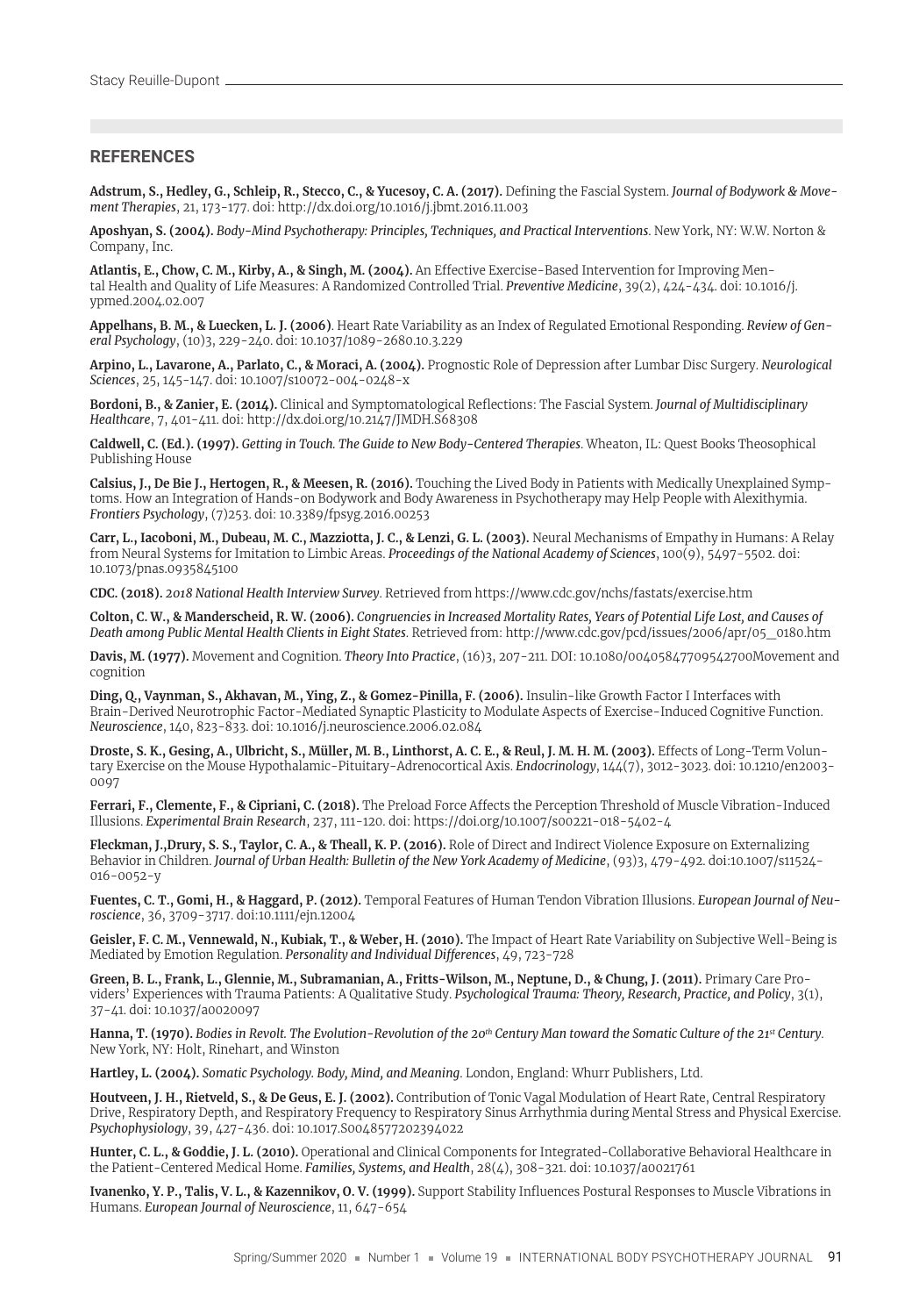Kiecolt-Glaser, J. K., McGuire, L., Robles, T. F., Glaser, R. (2002). Psychoneuroimmunology: Psychological Influences on Immune Function and Health. *Journal of Consulting and Clinical Psychology*, 70(3), 537-547. doi: 10.1037//0022-006X.70.3.537

**Kirmayer, L. J., Groleau, D., Looper, K. J. (2004).** Explaining Medically Unexplained Symptoms. *The Canadian Journal of Psychiatry*, 49(10), 663-672. doi.org/10.1177%2F070674370404901003

**Knaster, M. (1996).** *Discovering the Body's Wisdom*. New York, NY: Bantam Books

**Kocsel, N., Köteles, F., Szemenyei, E., Szabo, E., Galambos, A., & Kökönyei, G. (2019).** The Association between Perseverative Cognition and Resting Heart Rate Variability: A Focus on State Ruminative Thoughts. *Biological Psychology*, 145, 124-133

**Kroenke, K., Spitzer, R. L., & Williams, J. B. W. (2002).** The PHQ-15: Validity of a New Measure for Evaluating the Severity of Somatic Symptoms. *Psychosomatic Medicin*e, 64, 250-266

**Kurtz, R. (1990).** *Body-Centered Psychotherapy*. Mendocino, CA: LifeRhythm

Reuille-Dupont, S. (2015). Impact Psychological Symptom Severity on Leisure Time Exercise Behavior and Perceived Benefits and Bar*riers to Physical Exercise (Doctoral Dissertation)*. Retrieved from Proquest. (3686498)

**Lipton, B. H. (2008).** *The Biology of Belief*. Carlsbad, CA: Hay House, Inc.

**Lojovich, J. M. (2010).** The Relationship between Aerobic Exercise and Cognition: Is Movement Medicinal? *The Journal of Head Trauma Rehabilitation*. 25(3), 184-192

**Martini, F. H., Ober, W. C., Garrison, C. W., Welch, K., & Hutchings, R. T. (1998).** *Fundamentals of Anatomy & Physiology*. (4th Ed.) Upper Saddle River, NJ: Simon & Schuster

**McEwen, B. S. (2007).** Physiology and Nurobiology of Stress and Adaptation: Central Role of the Brain. *Physiological Reviews*, 87, 873-904. doi: 10.1152/physrev.0041.2006

**Mehdizadeh, H., Pourahmad, J., Taghizadeh, G., Vousooghi, N., Yoonessi, A., Naserzadeh, P., … Sharifzadeh, M. (2017).** Mitochondrial Impairments Contribute to Spatial Learning and Memory Dysfunction Induced by Chronic Tramadol Administration in Rat: Protective Effect of Physical Exercise. *Progress in Neuropsychopharmocology & Biological Psychiatry*, 79, 426-433

Miller, L. R., Paulson, D., Eshelman, A., Bugenski, M., Brown, K. A., Moonka, D., & Aboulijoud, M. (2013). Mental Health Affects the Quality of Life and Recovery after Liver Transplantation. *Liver Transplantation*, 19, 1272–1278. doi: 10.1002/lt.23728

**Miura, T., Miki, T., & Yano, T. (2010).** Role of the Gap Junction in Ischemic Preconditioning in the Heart. *American Journal of Physiology: Heart and Circulatory Physiology*, 298, H1115-H1125. doi: https://doi.org/10.1152/ajpheart.00879.2009

**Newcomer, S. R., Steiner, J. F., & Bayliss, E. A. (2011).** Identifying Subgroups of Complex Patients with Cluster Analysis. *The American Journal of Managed Care*, 17(8), e324-e332

**Netz, Y., & Lidor, R. (2003).** Mood Alterations in Mindful versus Aerobic Exercise Modes. *The Journal of Psychology*, 137(5), 405-419

Nicols, D. S., & Glenn, T. M. (1994). Effects of Aerobic Exercise on Pain Perception, Affect, and Level of Disability in Individuals with Fibromyalgia. *Journal of the American Physical Therapy Association*, 74(4), 327-332

**Ogden, P., Minton, K, & Pain, C. (2006).** *Trauma and the Body*. New York, NY: W.W. Norton & Company, Inc.

**Ogden, P., Pain, C., & Fisher, J. (2006).** A Sensorimotor Approach to the Treatment of Trauma and Dissociation. *Psychiatric Clinics of North America*, 20, 263-279

**Porges, S. W. (2018, Nov. 3).** *Trauma and Intimacy through the Lens of the Polyvagal Theory: Understanding the Transformative Power of Feeling Safe*. United States Association for Body Psychotherapy Conference Pioneer Award Lecture conducted at the USABP National Conference. Santa Barbara, CA.

**Porges, S. W. (2011).** *The Polyvagal Theory. Neurophysiological Foundations of Emotions, Attachment, Communication, Self-Regulation*. New York, NY: W. W. Norton & Company

**Quintana, D. S., Guastella, A. J., Outhred, T., Hickie, I. B., & Kemp, A. H. (2012).** Heart Rate Variability is Associated with Emotion Recognition: Direct Evidence for a Relationship between the Autonomic Nervous System and Social Cognition. *International journal of psychophysiology*, 86, 168-172

**Ring, A., Dowrick C., Humphris, G., & Salmon, P. (2004).** Do Patients with Unexplained Physical Symptoms Pressurise General Practitioners for Somatic Treatment? A Qualitative Study. *The BMJ*, (328)1057, e1-e5. doi: https://doi.org/10.1136/ bmj.38057.622639.EE

**Rothschild, B. (2018, Nov. 4).** *Revolutionizing Trauma Treatment: Accurately Gauge and Modulate ANS Arousal in Clients and Yourself*. United States Association for Body Psychotherapies Closing Keynote Speaker conducted at the USABP National Conference, Santa Barbara, CA.

**Sales, M. M., Sousa, C. V., da Silva Aguiar, S., Knechtle, B., Nikolaidis, P. T., Alves, P. M., & Simōes, H. G. (2019).** An Integrative Perspective of the Anaerobic Threshold. *Physiology & Behavior*, 205, 29-32

**Scha" er, F., & Ginsberg, J. P. (2017).** An Overview of Heart Rate Variability Metrics and Norms. *Frontiers in Public Health*, 5(258), 1-17. doi: 10.3389/fpubh.2017.00258

**Schore, A. (2018, Nov 2).** *Creativity in Psychotherapy: An Adaptive Function of the Right Brain Unconscious*. United States Association for Body Psychotherapies Opening Keynote Speaker conducted at the USABP National Conference, Santa Barbara, CA.